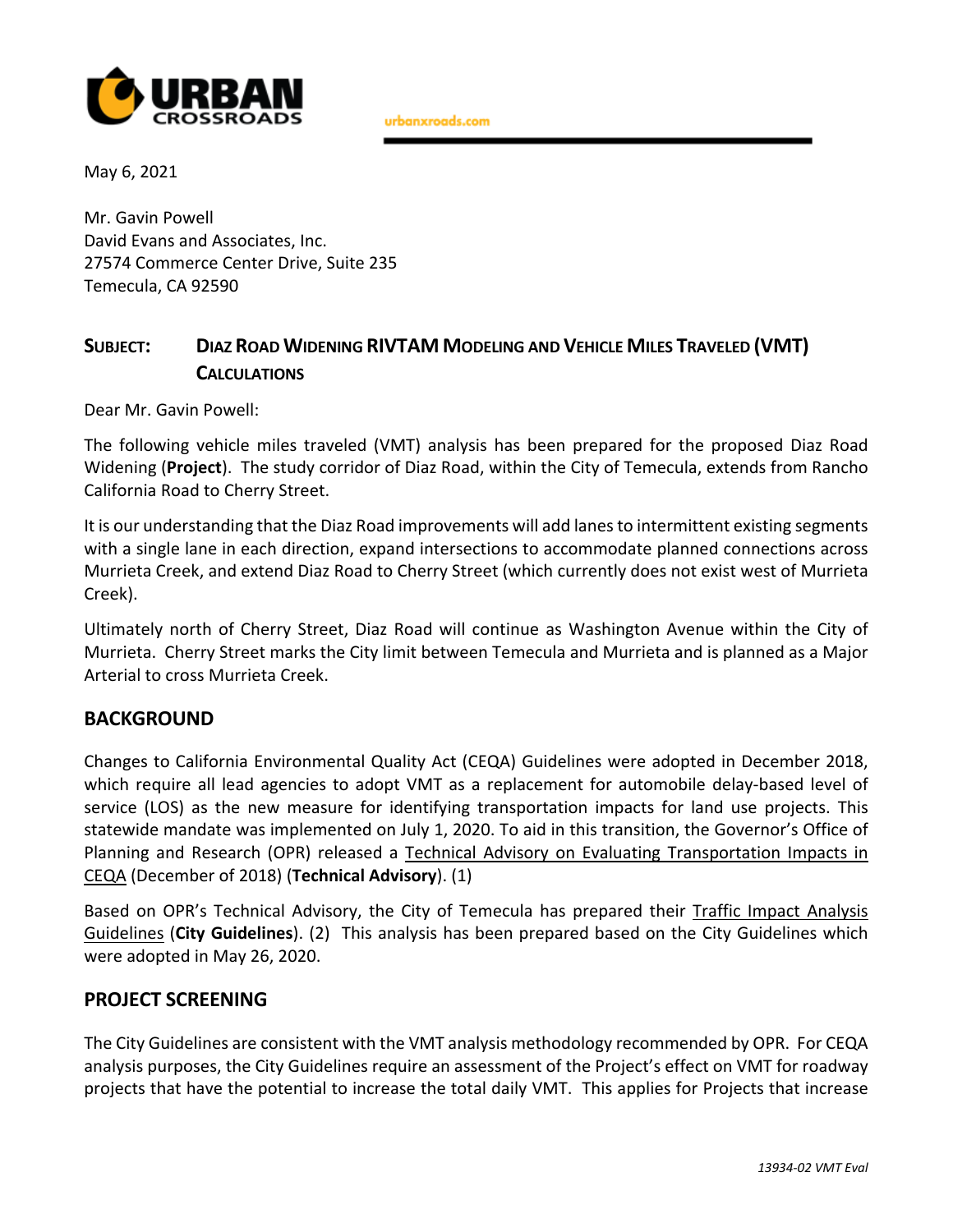Mr. Gavin Powell David Evans and Associates, Inc. May 6, 2021 Page 2 of 5

motor vehicle capacity, such as adding lanes which have the potential to increase vehicle travel or "induced vehicle travel", such as the additional lanes on Diaz Road. The VMT assessment consists of two key steps: (1) Project Screening to determine if a full VMT analysis is required, and (2) CEQA VMT Analysis to fully evaluate project and cumulative effects on VMT, if necessary.

The Technical Advisory and City Guidelines provides details on appropriate "screening thresholds" that can be used to identify when a proposed land use project is anticipated to result in a less‐than‐significant impact without conducting a more detailed VMT analysis. Transportation projects that do not require VMT analysis are related to maintenance and repair of existing transportation assets, roadway safety / shoulder improvements, turn pockets, improvements for bicyclists / pedestrians / transit users, etc. rather than roadway lane projects.

The Project screening criteria is not met, and a more detailed VMT analysis will be prepared.

## **PROJECT VMT ASSESSMENT**

RIVTAM is a useful tool to estimate VMT as it considers interaction between different land uses based on socio‐economic data such as population and employment. The City Guidelines identifies RIVTAM as the appropriate tool for conducting VMT analysis for land use projects in Riverside County.

Project VMT has been calculated using the most current version of RIVTAM. The With Project lane configurations and Without Project lane configurations have been coded into RIVTAM as shown on Table 1.

| <b>South Cross-Street</b>            | <b>North Cross-Street</b>            | Existing /<br><b>Without Project</b> | <b>With Project</b> |
|--------------------------------------|--------------------------------------|--------------------------------------|---------------------|
| Rancho California                    | 1600' north of Rancho California     | 4 In                                 | 4 In                |
| 1600' north of Rancho California     | Via Montezuma                        | 4 In                                 | 4 In                |
| Via Montezuma                        | 300' south of Av Alvarado / Overland | $2 \ln$                              | 4 In                |
| 300' south of Av Alvarado / Overland | Dendy                                | 4 In                                 | 4 In                |
| Dendy                                | Cherrv                               |                                      | 3 In                |

#### **TABLE 1: DIAZ ROAD PROJECT LANES**

#### **PROJECT LANES IMPACT ON VMT**

The City guidelines state that the threshold of significance for VMT impacts related to a transportation project is a net increase in total existing VMT for the area. Temecula is located in western Riverside County, which is also known as the WRCOG Region (WRCOG refers to the Western Riverside Council of Governments). Consistent with Technical Advisory recommendations, it is appropriate to measure the total net change in VMT related to the implementation of a transportation project.

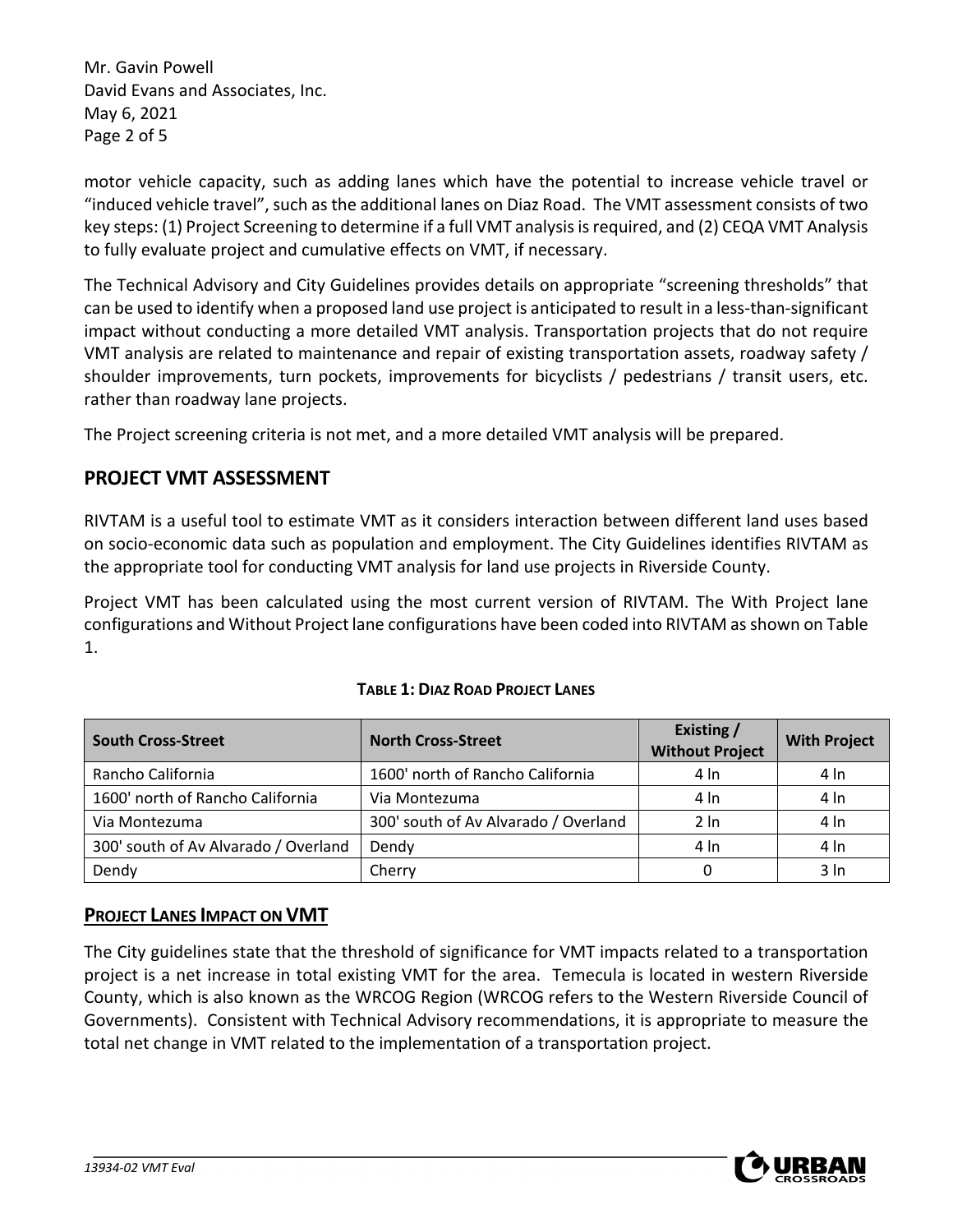Mr. Gavin Powell David Evans and Associates, Inc. May 6, 2021 Page 3 of 5

Citywide VMT was extracted from the RIVTAM model for both "without Project" and "with Project" model runs. This procedure is commonly referred to as "boundary method" and includes the sum of all weekday VMT on a roadway network within a designated boundary (i.e., the WRCOG Region). The boundary method VMT includes all trips, including those trips that do not begin or end in the designated boundary.

The boundary method procedures are performed for 2012 and 2040 conditions, then interpolated for baseline (2020) conditions. Table 2 provides a comparison of total citywide VMT without and with the network changes proposed by the Project for the various years. The proposed Project isforecast to result in a net decrease in WRCOG region VMT of approximately 0.01%.

|                       | <b>Without Project</b> | With Project | Variance |
|-----------------------|------------------------|--------------|----------|
| 2012 VMT              | 38,063,599             | 38,070,155   | +6,556   |
| 2040 VMT              | 64,113,185             | 64,086,704   | -26,481  |
| 2020 Interpolated VMT | 45,506,338             | 45,503,455   | -2.883   |
| 2020 Project % Change |                        |              | $-0.01%$ |

**TABLE 2: WRCOG SUB‐REGIONAL VMT**

To determine whether or not there is a significant impact using the boundary method, WRCOG Region VMT with the project lanes is compared to without project conditions. The WRCOG Region without Project lanes is estimated at 45,506,338, whereas with the Project lanes, the WRCOG Region VMT is estimated at 45,503,455. The project's effect on VMT is not considered significant because it results in a cumulative sub‐region VMT decrease under the plus project condition compared to the no project condition.

# **POTENTIAL VMT REDUCTION STRATEGIES**

Transportation demand management (TDM) strategies have been evaluated for the purpose of reducing VMT impacts determined to be potentially significant. The effectiveness of TDM strategies to reduce VMT are generally based on the Quantifying Greenhouse Gas Mitigation Measures (CAPCOA, 2010).

The following are the potential TDM measures that have the potential to be relevant to the proposed Project.

- *Measure 1: Provide Pedestrian Network Improvements.* The Project plans include sidewalk connections and cross‐walks,so the Project could potentially experience a slight reduction in Project VMT, as noted by CAPCOA (Quantifying Greenhouse Gas Mitigation Measures, p. 186).
- *Measure 2: Provide Traffic Calming Measure.* There is limited opportunity for the Project to implement meaningful enhanced improvements related to traffic calming in this area. This measure is therefore not evaluated further as means of providing a reduction in Project VMT.

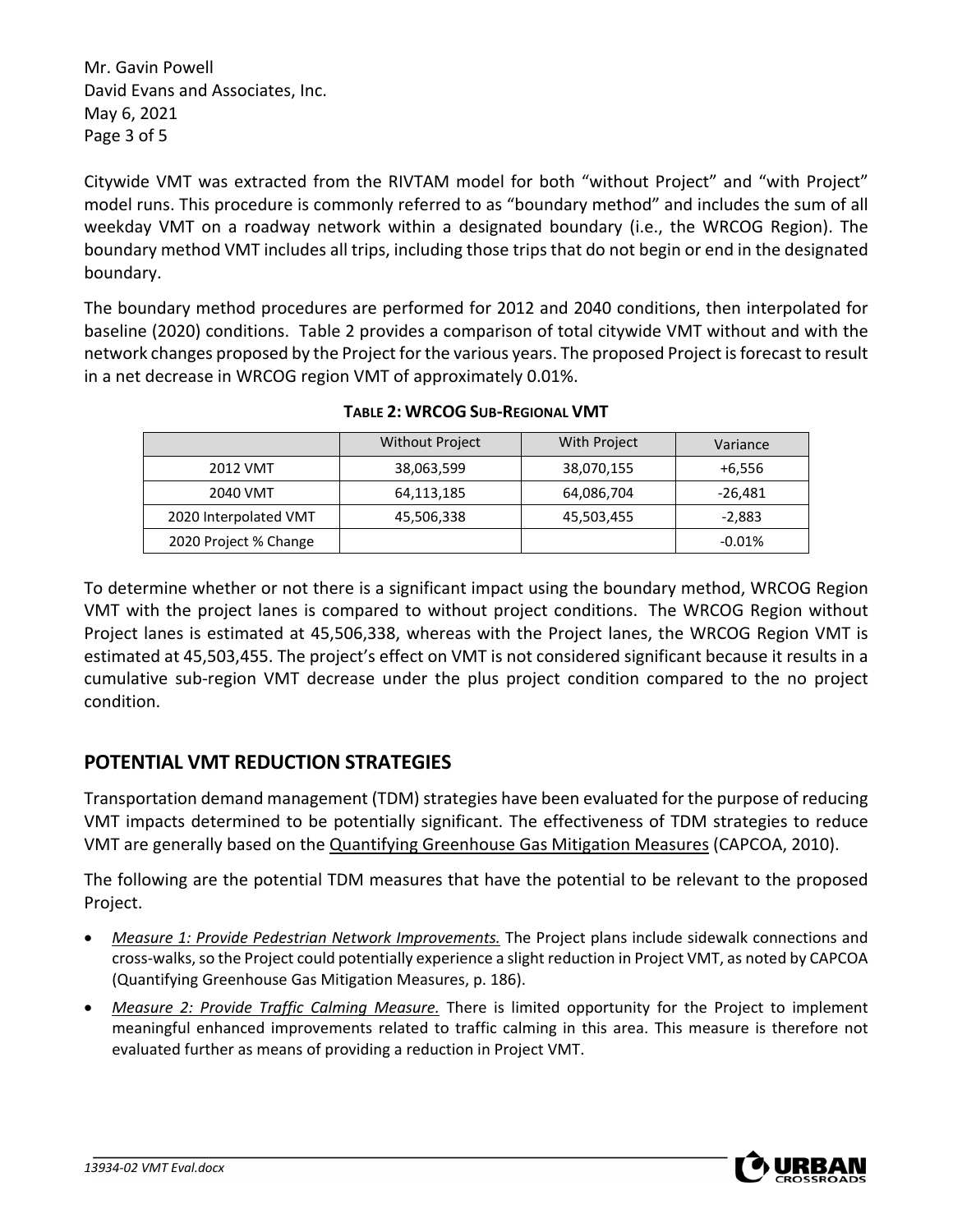Mr. Gavin Powell David Evans and Associates, Inc. May 6, 2021 Page 4 of 5

 *Measure 3: Increase Transit Service Frequency and Speed.* The area is currently served by Riverside Transit Agency (RTA), a public transit agency serving various jurisdictions within western Riverside County. As the Project has no control over the routes serviced or the frequency of public transit service, the measure is therefore not evaluated further as a means of providing a reduction in Project VMT.

It is also recognized that as the Project area and surrounding communities develop as envisioned under the City of Temecula general plan, new residential, office, retail, and industrial development would be implemented. These actions could collectively alter transportation patterns, improve the Region's jobs/housing ratio, diminish VMT, and support implementation of new or alternative TDM measures. There is no means, however, to quantify any VMT reductions that could result.

In summary, travel demand modeling of VMT for the Project based upon City of Temecula guidelines does not indicate a potential impact as VMT changes do not exceed VMT thresholds. The Project VMT not considered an impact.

If you have any questions, please contact us at (949) 375‐2435 for John or (714) 585‐0574 for Marlie.

Respectfully submitted,

URBAN CROSSROADS, INC.

ohn Kai

Marlie Whiteman

John Kain, AICP Marlie Whiteman, PE Principal **Senior Associate Principal**